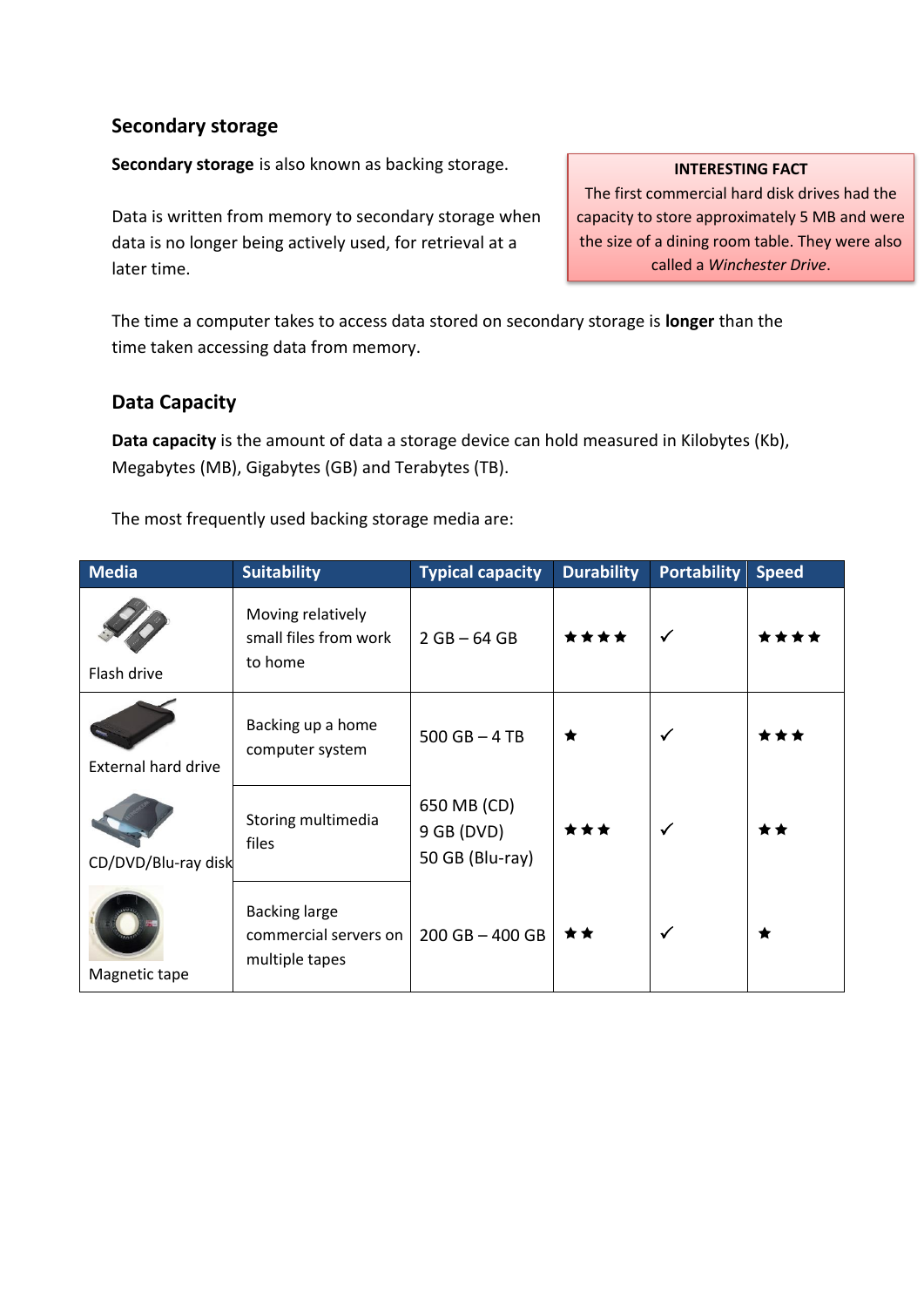Different types of data can create files that vary in size. In general, text based files are relatively small but audio and video files are much larger. Here are some typical file sizes.

| File size    | <b>Typical contents</b>                                      |  |  |  |
|--------------|--------------------------------------------------------------|--|--|--|
| 1 B          | A single key stroke or a number from 0 to 255                |  |  |  |
|              |                                                              |  |  |  |
| 70 B         | One line of text                                             |  |  |  |
| 1 KB         | A third of a page of text or a short email                   |  |  |  |
| 8 KB         | A school logo                                                |  |  |  |
| <b>30 KB</b> | A basic web page                                             |  |  |  |
| <b>100KB</b> | Maximum size for all elements of a web page                  |  |  |  |
| 500 KB       | A five page word processed document or a PDF for downloading |  |  |  |
| 1 MB         | One minute of audio when stored as an MP3                    |  |  |  |
| 5 GB         | <b>DVD Movie</b>                                             |  |  |  |
| 10 GB        | <b>HD Movie</b>                                              |  |  |  |
| 25 GB        | <b>Blu-ray Movie</b>                                         |  |  |  |
| 700 MB       | Maximum amount of data on one CD-ROM                         |  |  |  |

It is important to consider the type of data that is going to be stored when you are choosing a storage device.

# **Technologies such as: optical, magnetic, solid state, storage in the cloud**

### **Optical**



Optical storage media uses technology such as lasers. Laser beams are projected onto a CD/DVD or Blu-ray disk and if light is reflected back, then data is read as a 1 and if light is not reflected back, data is read as a 0. Lasers are used to read and write information to a disk.

#### **KEY INFORMATION**

**BInary digiT (BIT):** In computer systems, data is represented by either a 1 or a 0.

### **Magnetic**

This technology is used in hard disks and tapes. Data is stored on a magnetic medium, which can be a disk or a tape, by writing data using a write-head. Data can then be read by the read-head.

### **Solid state**

Solid state technology is used in storage media such as USB flash memory sticks. The technology is called solid state as it does not have any moving parts, such as a read-head in magnetic storage. Solid state storage technology